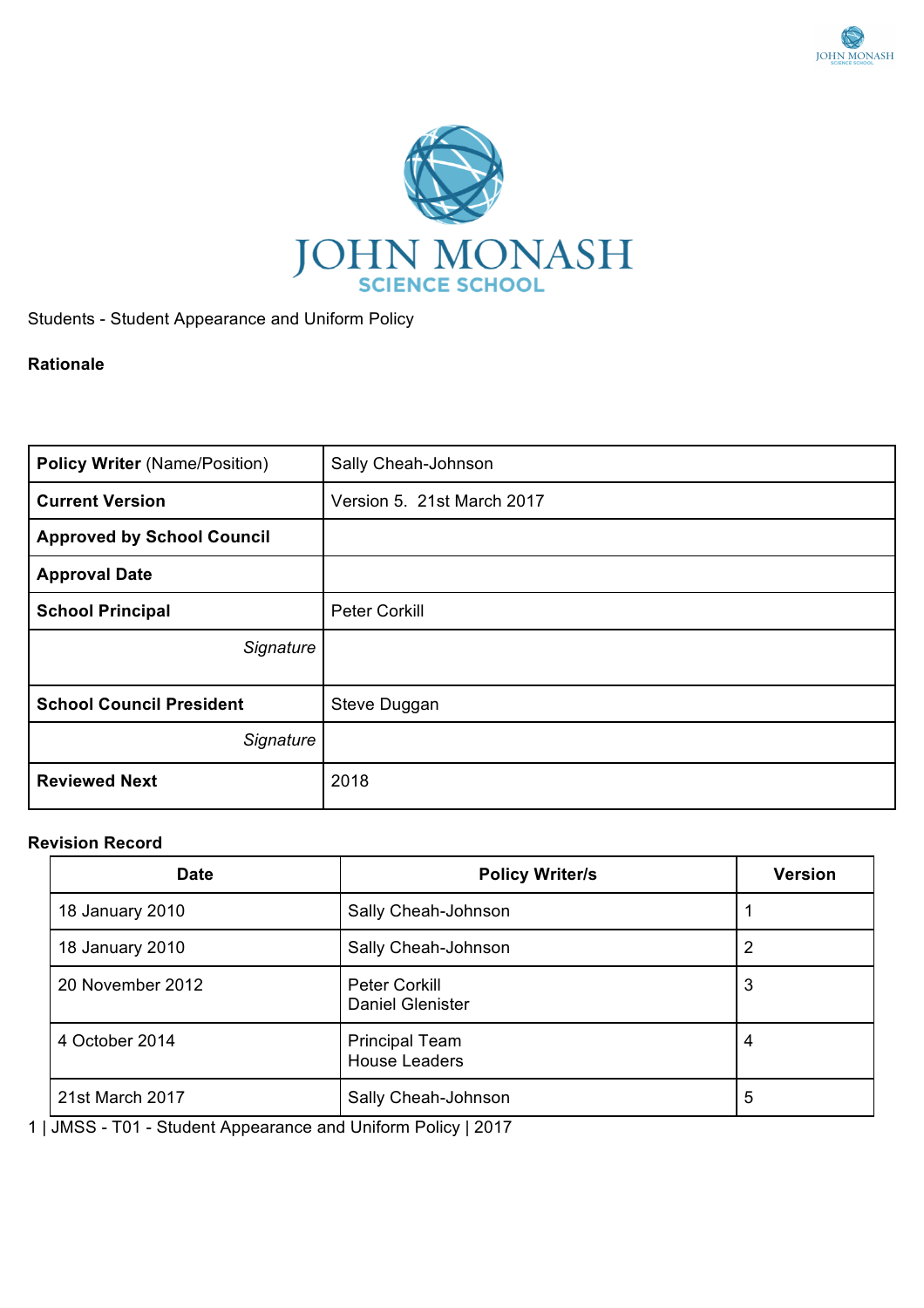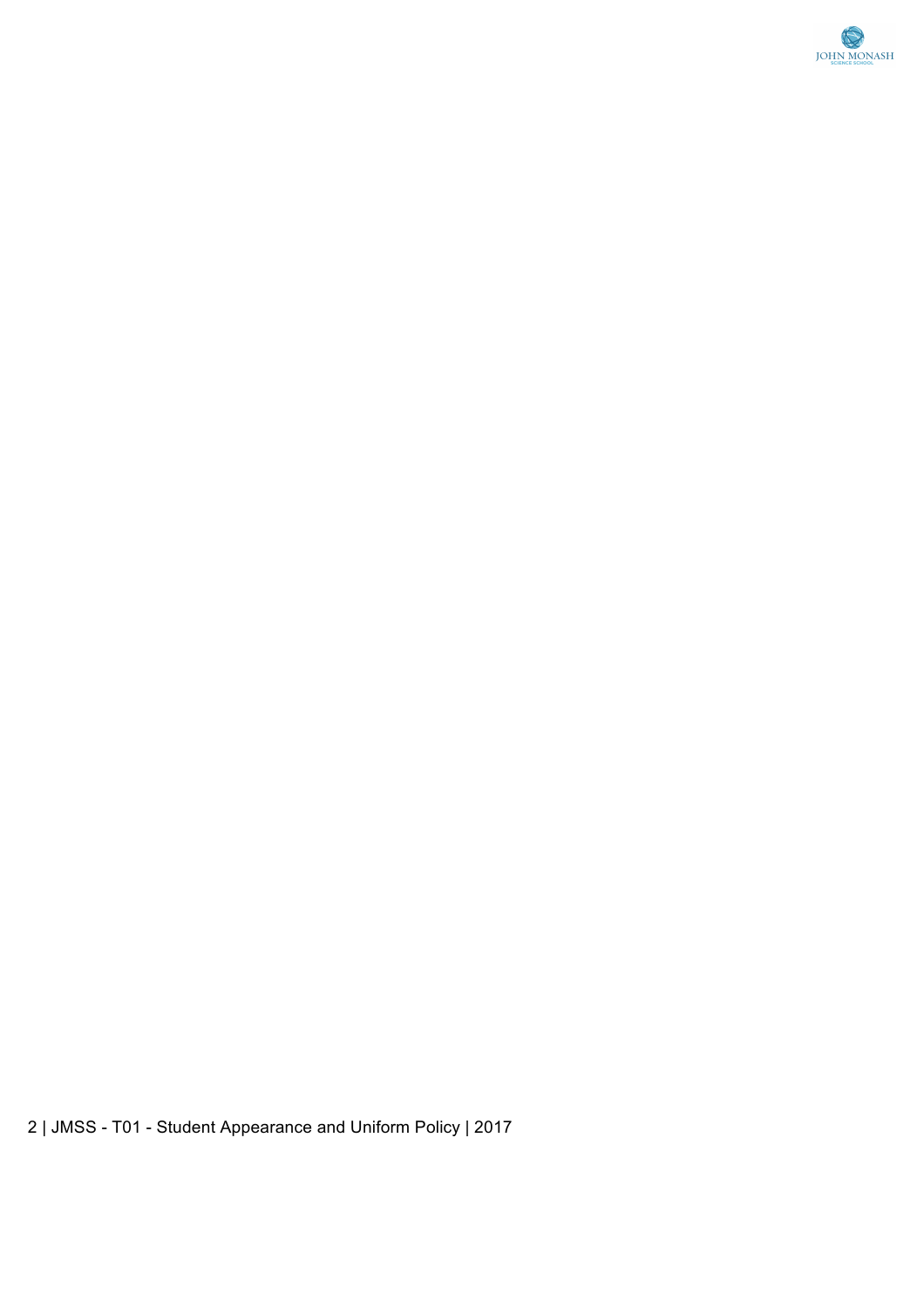

**Contents** 

GUIDELINES IMPLEMENTATION BASIS OF DISCRETION SCHOOL EXPECTATIONS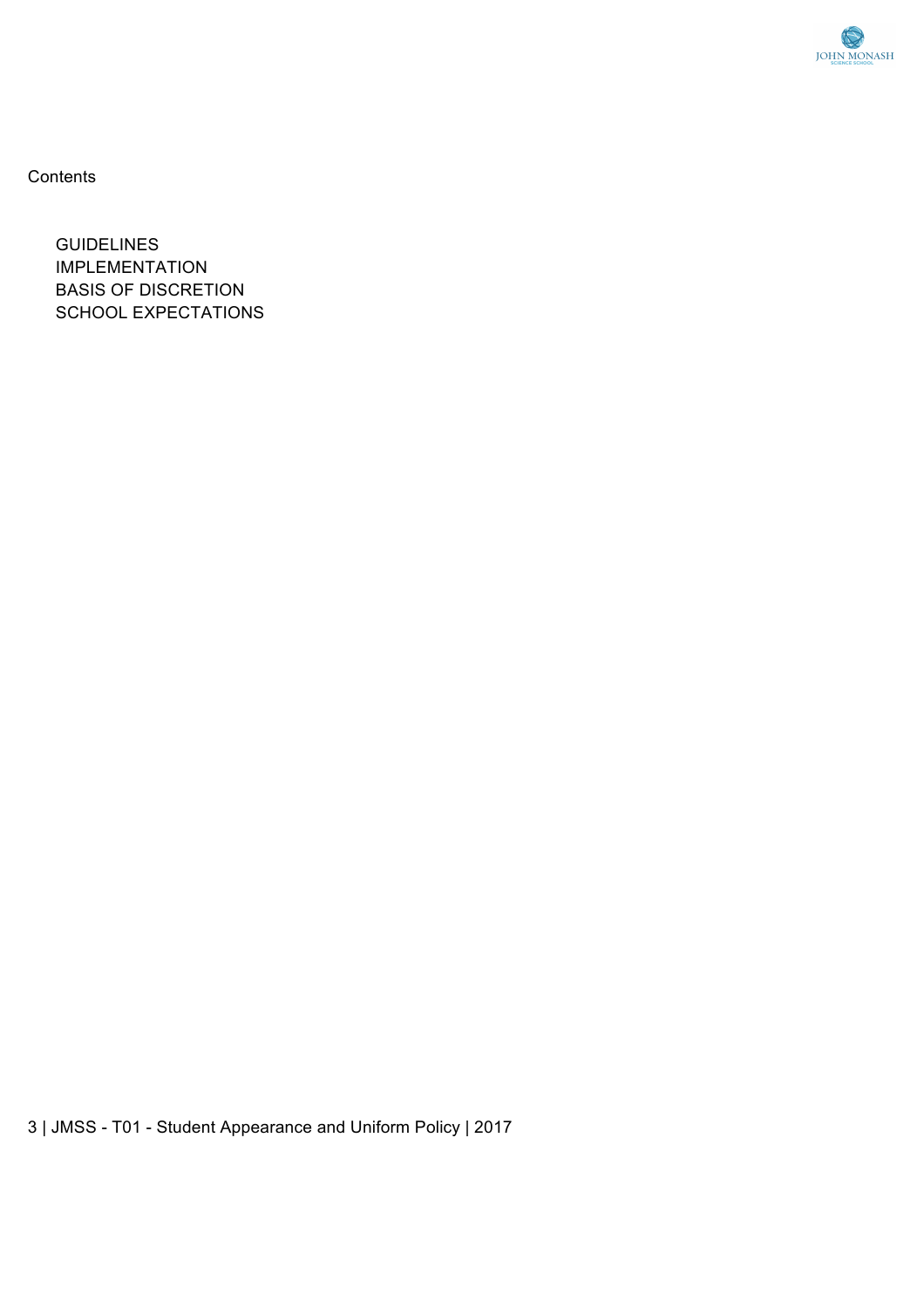

1. Student Uniform and Appearance Policy

In establishing the John Monash Science School, the inaugural School Council and School Leadership Team felt it important that the school should adopt a uniform for its students, and secondly that this uniform should look distinctively smart, seen as appropriate for a senior secondary school on a university campus. The school adopted navy blue, the distinctive Monash blue, and white, as the core colours, and has created a separate Summer and a Winter uniform, as well as a Sports uniform.

Every student has a blazer and wears this as the outer garment, irrespective of the season, with both the summer and the winter uniform. Ties are worn with the winter uniform, and on special occasions such as the annual Information Night and Presentation Night, as well as for school photos.

The school believes that the appearance of students is important. Therefore we expect our students to wear their uniform correctly and with pride. This applies particularly to the correct wearing of shirts and ties. All students to and from school and on school excursions wear the normal school uniform, and the sport uniform is worn in all Physical Education classes, at sporting events and on some excursions.

It is also important that other features of student appearance are neat, and are not at odds with the look of the uniform. Therefore students are not permitted to wear extreme hair colours or styles. In all cases boys' facial hair should be neatly trimmed.

The Student Uniform and Appearance Policy forms a key part of the JMSS Pillar 'Learning To Live Together'. At John Monash Science School it assists students to develop a sense of pride and belonging to our School community. It encourages responsibility through self-discipline and provides for equality through a nondiscriminatory code of dress. The uniform is the most recognisable feature of students either in or out of school, and schools are often judged, either rightly or wrongly, by the appearance of their students. Therefore we expect each student to adopt a neat personal appearance and behave appropriately whenever in the school's uniform.

#### **GUIDELINES:**

- 1.1 The wearing of school uniform is compulsory for all students from Year 10 to Year 12.
- 1.2 School uniform must be worn correctly at, to and from school and on all excursions.
- 1.3 Provision shall be made for those families for which this policy causes financial difficulties. Families should approach the Assistant Principal (Student Empowerment, House & Achievement).
- 1.4 School uniform consists of three types: Summer, Winter and PE / Sport.

## **IMPLEMENTATION:**

2.1 Summer (Terms 1 and 4 - as a guideline), winter uniform (Terms 2 and 3 - as a guideline) and sports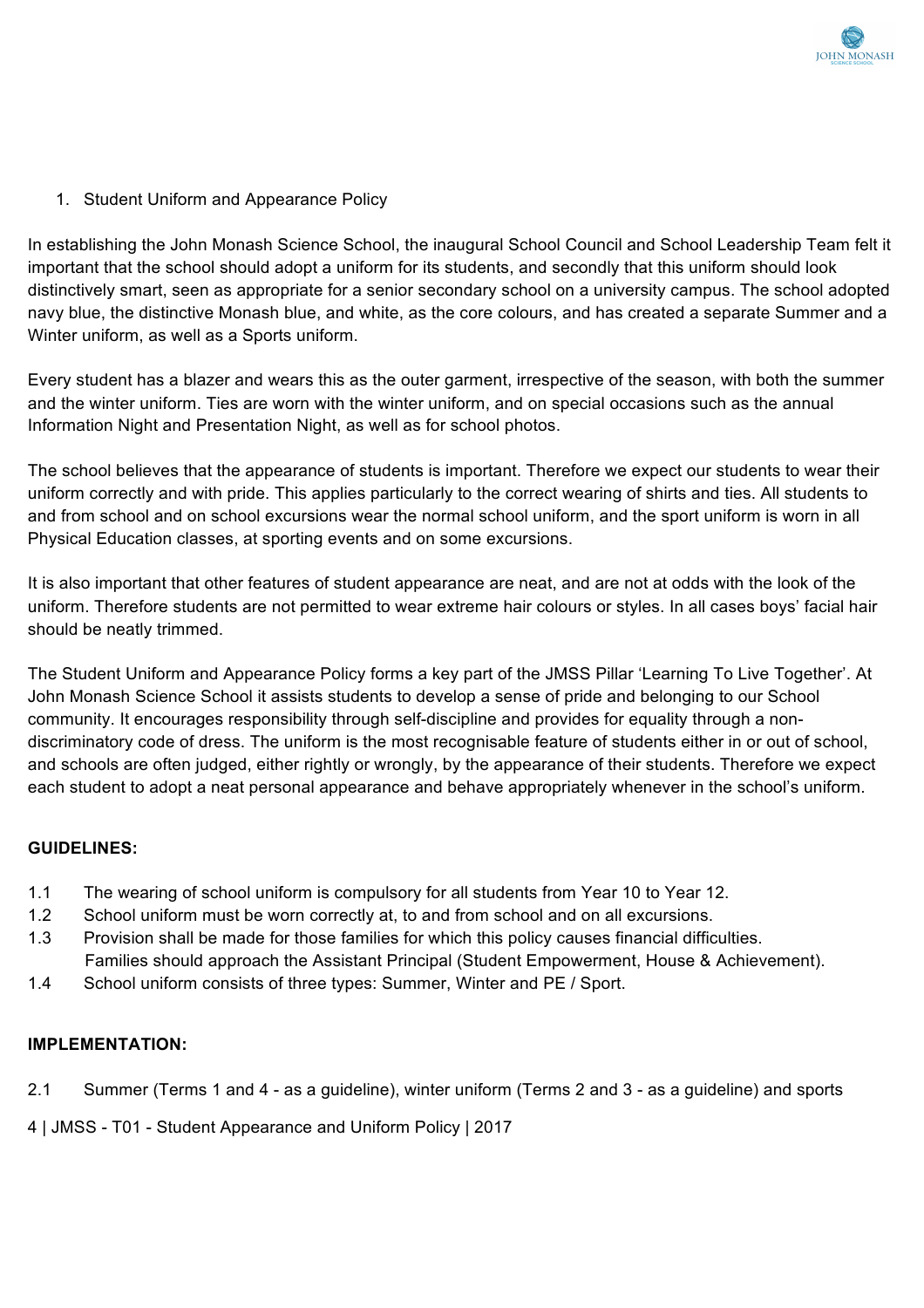

uniform will be checked by all teachers at the start of each day. Students out of uniform must obtain a Uniform Pass from the House Mentor before the commencement of Period 1

- 2.2 Physical Education and Sport staff will check the wearing of applicable sports uniform.
- 2.3 The Uniform Policy will be published in the Staff Handbook and in the Student Planner.
- 2.4 Students will be placed on work management session for repeated non-compliance with this policy.

### **BASIS OF DISCRETION:**

3.1 Provision will be made for students out of uniform to obtain a Uniform Pass from House Leader / Mentor Teacher before the commencement of Period 1.

3.2 The teacher in charge of an excursion or activity, after prior consultation with a Principal Class Officer, may decide that it is appropriate for students to wear the sports uniform for that excursion or activity. In some cases, such as excursions, plain clothes might be preferred. This will be communicated to families prior to the excursion 3.3 Reasonable concessions with regards to facial hair due to religious reasons may be made at the Principal's discretion with respect to Occupational Health & Safety Regulations.

#### **SCHOOL EXPECTATIONS:**

4.1 Students are expected to dress in complete school uniform and to present a neat appearance, in a manner that will bring credit to the school. Students are required to wear complete school uniform when travelling to and from school. The wearing of school uniform is compulsory for all students.

4.2 A blazer must be worn as the outer garment on all school occasions, to and from school, and on all school excursions, unless otherwise advised.

4.3 On days when the temperature is very high, the blazer need not be worn.

4.4 Sandshoes, sneakers, and other sports shoes must be worn in PE / Sport classes, and may be worn in the yard at recess and lunchtime for the purposes of playing games, but they are not acceptable as a replacement for school shoes at other times. Only formal-style flat-heeled, fully enclosed, black leather shoes are to be worn.

4.5 Students are required to wear a complete version of the uniform. Students are not permitted to wear a combination of school uniform and sport uniform (for example, the rugby jumper is not to be worn as a substitute for the blazer).

4.6 Rugby tops may be worn in Sports/PE sessions and during any participation in Monash University activities. Students are strongly advised to wear hats outside and at sports.

4.7 'Out of Uniform' days are sometimes held in order to raise money for social service. On such occasions, neat casual dress and neat safe (closed-toes) footwear is permitted. The Principal reserves the right to decide what is permissible.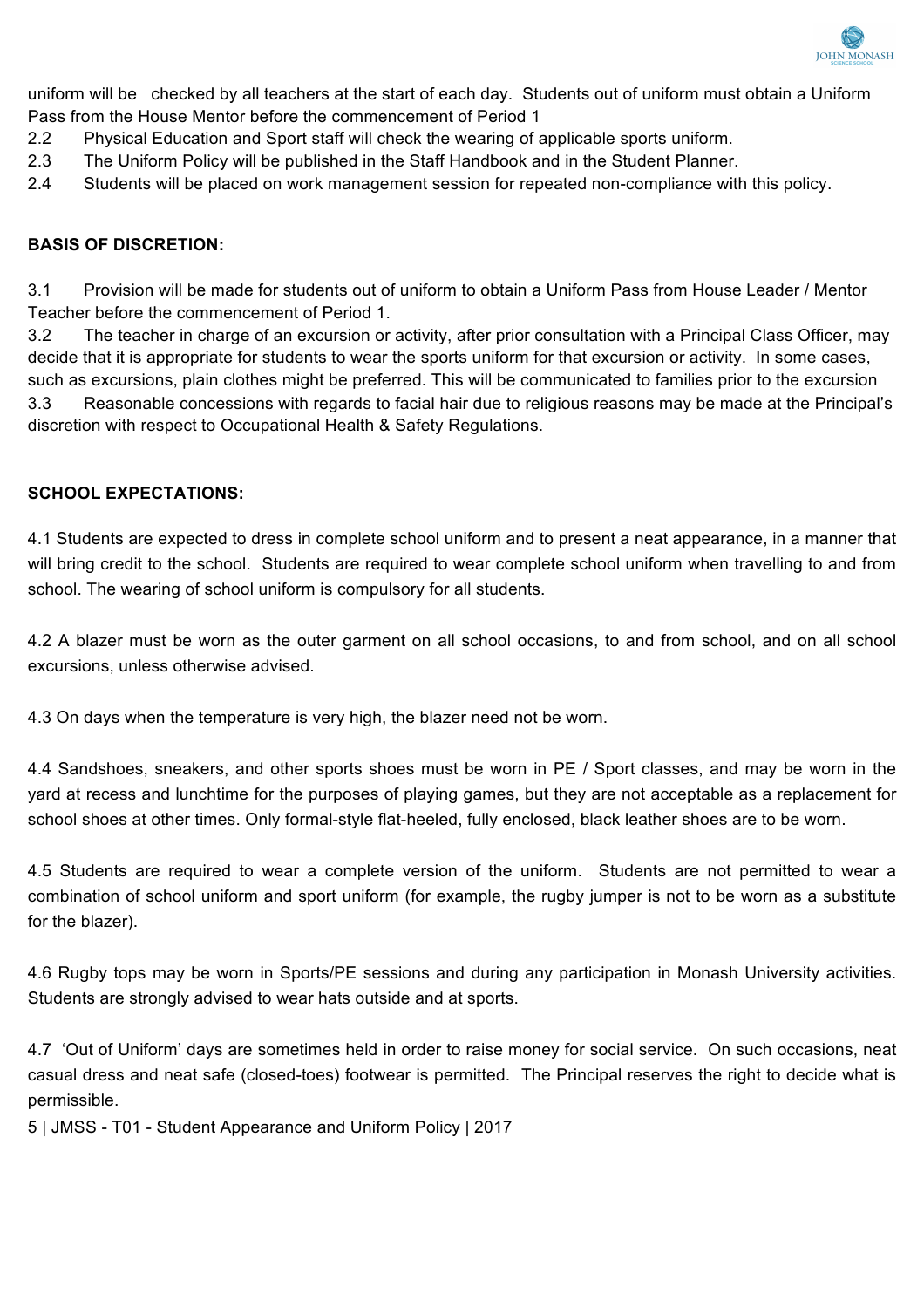

4.8 Only natural hair colours are acceptable. No extreme hair colours or styles are permitted. Long hair must be tied back for practical activities for Occupational Health and Safety reasons. In all cases boys' facial hair should be neatly trimmed. Artificial nails are not permitted for Occupational Health and Safety reasons. Only clear nail polish is permitted.

4.9 Sports / PE uniform must be worn for all Sports / PE classes. Students representing the school in interschool sports activities must wear the John Monash Science school sports uniform. Students need to change into full school uniform at the conclusion of the Sports / PE session.

Students who have a PE class in Period 1 are permitted to come to school in Sports/PE Uniform, but MUST change to normal school uniform at recess. Students who have a PE class in Period 4 are permitted to go home in PE / Sports Uniform.

4.10 Sports / PE uniform can be worn by all Year 10 and Year 11 students throughout the day on Wednesday (only) because of the Co-Curricular activities on Wednesday afternoon.

4.11 The following items of jewelry are permitted: one watch; one plain bracelet (removable); one plain finger ring (removable); one fine neck chain (worn under clothing); one plain ear stud or sleeper per ear. No other visible facial jewelry such as eyebrow studs or rings, chin studs, nose studs or rings, stretch earrings or other similar visible body modifications are permitted, unless clear reasons on religious grounds can be demonstrated.

|              | <b>SUMMER UNIFORM</b><br>[Terms 1 & 4 -as a guideline]                                                                                                                                             | <b>WINTER UNIFORM</b><br>[Terms 2 & 3 - as a guideline]                                                                                                                                                                                                                                                 |
|--------------|----------------------------------------------------------------------------------------------------------------------------------------------------------------------------------------------------|---------------------------------------------------------------------------------------------------------------------------------------------------------------------------------------------------------------------------------------------------------------------------------------------------------|
| <b>GIRLS</b> | Garment:<br><b>JMSS Summer Dress OR</b><br>Grey tailored pleated JMSS shorts<br>Collared short-sleeve shirt (with<br>embroidered JMSS logo).<br>Blazer: JMSS Blazer with JMSS<br>embroidered logo. | Garment:<br>Shirt: Collared white tailored shirt (to be worn tucked-in)<br>with either JMSS winter skirt OR plain grey JMSS<br>tailored pants.<br>Tie: Shirt worn with JMSS tie.<br>Jumper: JMSS navy woolen jumper with JMSS<br>embroidered emblem.<br>Blazer: JMSS Blazer with JMSS embroidered logo. |
|              | Footwear:<br>White socks<br>Socks:<br>Shoes: Black leather laced-up shoes -<br>fully enclosed and flat-heeled.<br>(Sandals / T-Bars are not permitted).                                            | Footwear:<br>Socks: Knee high navy socks / navy tights (for skirts) OR<br>Grey crew socks (for wearing of pants).<br>Shoes: Black leather laced-up shoes - fully enclosed<br>and flat-heeled. (Sandals / T-Bars are not permitted).                                                                     |